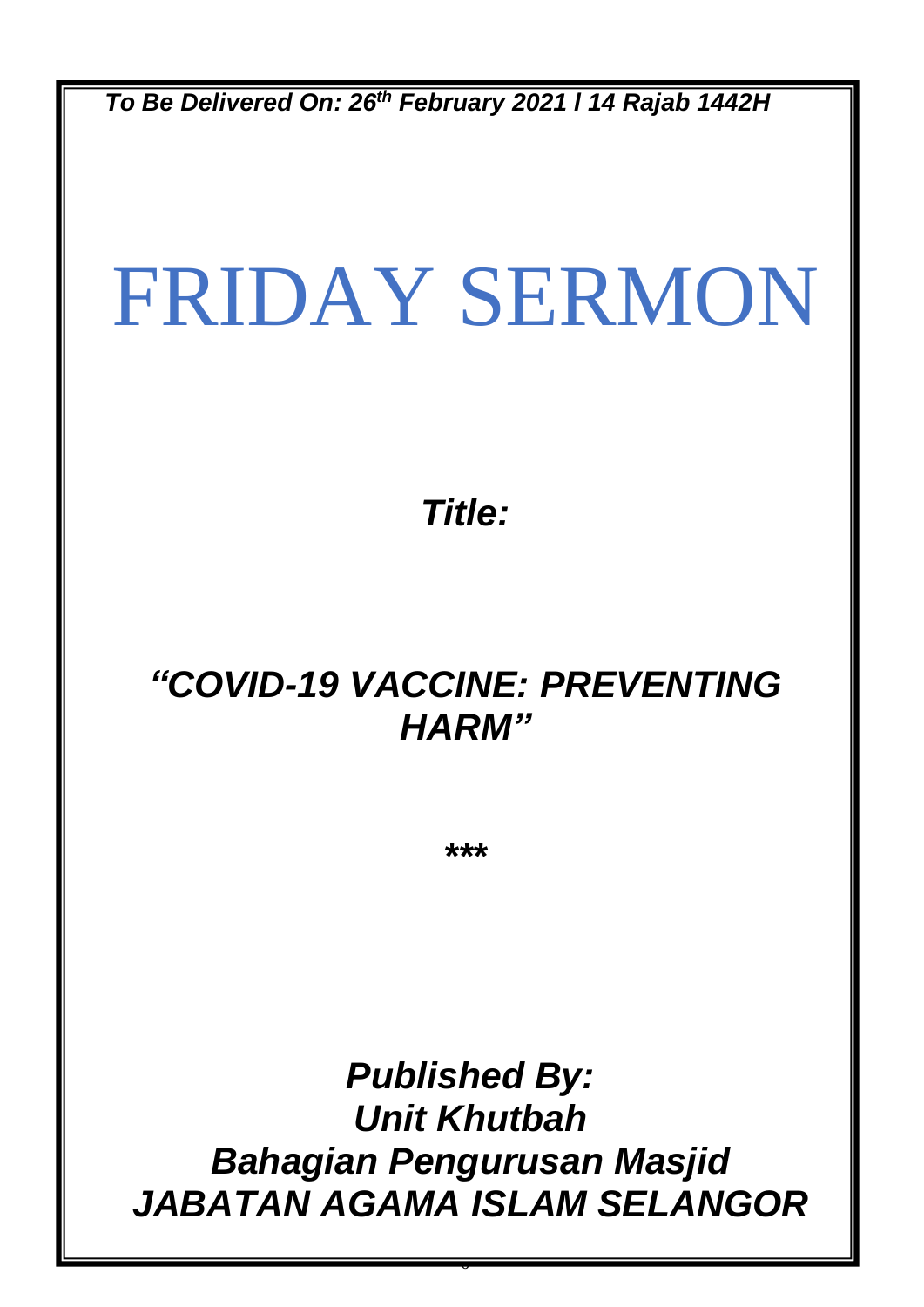سْلِمُونَ

نتُم مَّ

أ

و

َِل إ

 *Jabatan Agama Islam Selangor*

# *"COVID-19 VACCINE: PREVENTING HARM"*

.<br>با ن<br>ا اَلْحَمْدُ لِلَّهِ الْقَائِل: وَأَنفِقُواْ و<br>و ْ<br>م  $\overline{\phantom{a}}$ ֦֧֦֧֦֧֦֧֦֦֦֜֜֜֜֜֜֜֜֜֜֜<mark>֦</mark>  $\overline{\phantom{a}}$  $\frac{1}{2}$ ֦֧֦֧֦֧֦֧֦֜֜֜֜֜֜֜֜<br>֧ׅׅ֝֜֜֜֜֜֜֜֜֜֜֜֝֜֜֝֜<del>֟</del>  $\ddot{\cdot}$ و<br>په ِ<br>ج أ  $\frac{1}{2}$ وَأَنفِقُوا فِي سَبِيلِ ِ فِی سَبِیلِ اللَّهِ بر<br>آ اللَّهِ ر<br>1 يُدِيڪُمُ إِلَى  $\frac{1}{2}$ ر ہ<br>` ِ<br>ج تُلقَوا بِا  $\frac{1}{1}$ ور ہ<br>1 ور َ َل  $\frac{1}{2}$ و ةِ ر<br>م ك ل ه و<br>ا  $\frac{1}{2}$ ِ<br>په ٱتل ِ<br>پَ ِن إ ֦֧<u>֔</u>  $\ddot{\cdot}$ ا ت<br>م حۡسِنُوٓ ُو  $\frac{1}{2}$ ۔<br>ج أ ِ<br>م و ہ<br>آکھ اللَّهَ و<br>س يُحِبُّ ٱلۡمُحۡسِنِينَ ۞ ا و<br>م  $\frac{1}{2}$ و ہ<br>1 ۔<br>ا أَشْهَدُ أَنْ لَّا إِلَهَ إِلاَّ اللَّهُ وَحْدَهُ لاَ شَرِيكَ لَهُ وَأَشْهَدُ أَنَّ مُحَمَّدًا ំ<br>• ہے۔<br>ج و<br>ا ر<br>زار ْ े<br>द् ं<br>-<br>न ا<br>ا  $\frac{1}{2}$  $\tilde{\cdot}$ ر<br>ر  $\tilde{\mathbf{r}}$  $\overline{\phantom{a}}$  $\mathbf{r}$  $\sim$  $\frac{1}{2}$ َ  $\frac{1}{2}$ الما ً<br>أ ل<br>م  $\frac{1}{2}$ انا  $\sum_{i=1}^{n}$ ،<br>ا ر<br>مړ ْ  $\sum_{i=1}^{n}$ عَبْدُهُ وَرَسُوْلُهُ. آللَّهُمَّ صَلِّ وسَلِّم عَلَى سَيِّدِنَا مُحَمَّدٍ وَعَلَى آلِهِ ـ  $\overline{\mathbf{r}}$ ِ<br>م  $\tilde{\cdot}$ <u>لم</u> ر<br>م )<br>ጎ  $\ddot{\phantom{0}}$  $\frac{1}{1}$  $\overline{\mathbf{1}}$ ِ<br>م  $\tilde{\mathbf{i}}$ لة<br>م ر<br>ر<br>ر ش<br>آ  $\mathbf{r}$ .<br>لم  $\frac{1}{\epsilon}$ ់<br>្ و<br>م  $\ddot{\phantom{0}}$  $\tilde{a}$  $\frac{9}{\lambda}$ و<br>ا ំ<br>រ ً<br>م و*َص<sub>َ</sub>حْبِهِ <sub>ۦ</sub> أَجْمَعِيْنَ.* ْ  $\ddot{\phantom{0}}$ ់<br>(  $\tilde{a}$  $\tilde{\mathbf{r}}$ آ ي ، ف د ع ا ب م أ ون م ل سْ ُْ  $\frac{1}{1}$  $\frac{1}{2}$ .<br>و ំ<br>រ  $\ddot{\cdot}$ لة<br>م ِ<br>پنج  $\ddot{\phantom{0}}$ ›<br>ለ أَيُّهَا الْمُسْلِمُونَ اِتَّقُواْ اللَّهَ، أُوْصِيكُمْ وَإِيَّايَ بِتَقْوَى ِ<br>أم ُ<br>ُرو<br>■  $\frac{1}{2}$  $\frac{1}{2}$ ֦֧<u>֦</u>  $\ddot{\phantom{0}}$  $\frac{1}{2}$ ا<br>ا |<br>=<br>=  $\tilde{\cdot}$ ر<br>مخ ֦֧֦֧֦ **ہ**<br>م ٝ<br>ا **مبر**<br>م الة  $\frac{1}{2}$ اللّهِ فَقَدْ فَازَ الْمُتَّقُونَ ْ  $\frac{1}{2}$  $\ddot{\cdot}$ .  $\ddot{\phantom{0}}$  $\frac{9}{4}$ ا<br>ایر<br>جو ہ<br>ا اْل از  $\ddot{\cdot}$ قَالَ اللَّهُ تَعَالَى: ِ<br>ا َ  $\ddot{\phantom{0}}$  $\ddot{\mathbf{r}}$ ر<br>1 َل ر<br>م اتِهِۦ و  $\ddot{\mathbf{z}}$ ق ت و<br>په ین<br>مو قی  $\tilde{\phantom{0}}$ ح ہ<br>آک قُوا اللَّهَ  $\ddot{\phantom{0}}$ ور ِ<br>په نُوا اڌّ  $\frac{1}{1}$ ُ  $\frac{1}{2}$ ام  $\tilde{\epsilon}$ ء ِينَ ىر<br>1 ا الَّذِ ِ<br>م ه و<br>د سَ<br>ڊ ۔<br>ج  $\overline{\mathcal{L}}$ ِ<br>د ي  $\ddot{\cdot}$ و<br>م  $\ddot{\phantom{0}}$ و<br>مم و<br>په ِ<br>ج  $\frac{1}{c}$ ىد<br>1 ِ<br>په تَمُوثُنَّ إِلَّا وَأَنتُم مُّسۡلِمُونَ ۞ و<br>په و<br>م

#### **Dear blessed Muslims,**

I remind myself and fellow respected audience that let us empower our *taqwa* of Allah *Subhaanahu Wa Ta'aala* with true *taqwa*, by fulfilling all of His Commands and avoiding all of His prohibitions. May we all attain blissfulness in this world and the Hereafter.

2

Today I would like to expound on a *khutbah* titled *COVID-19 VACCINE: PREVENTING HARM."*

 $<sup>1</sup>$  al-Baqarah 2:195</sup>

<sup>2</sup> Aal-'Imraan 3:102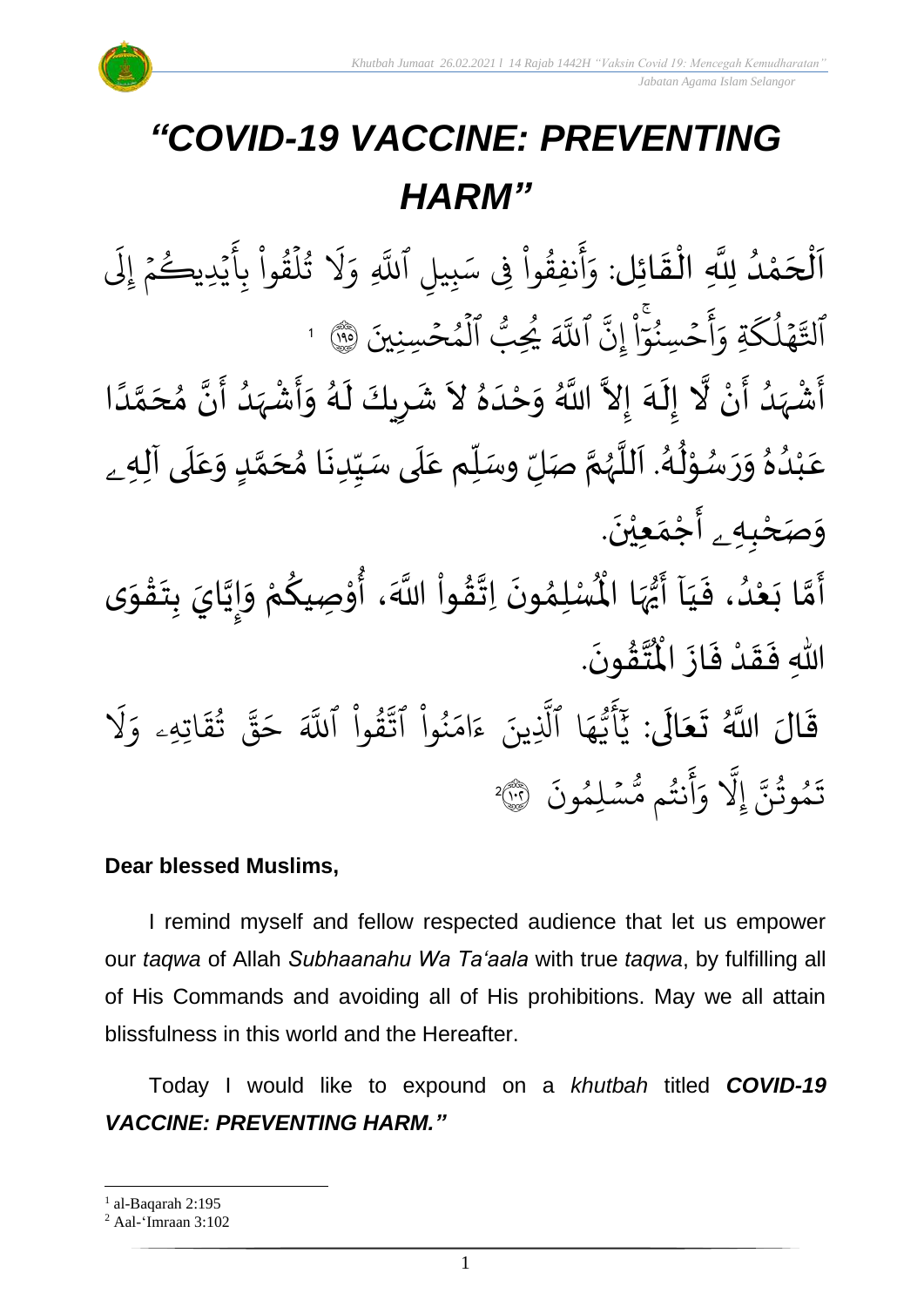

#### **Dear blessed audience,**

Good health is a *ni'mah* (favor) that is truly valuable and priceless from Allah *Subhaanahu Wa Ta'aala*. Without good health, we will not be able to perform our daily duties and affairs with perfection. The bounty of good health must be appreciated and preserved in the best manner so that we will be able to continue with *'ibaadah* (acts of worship) and live comfortably. Hence, we are to practice a healthy lifestyle, always remain clean, and striving to prevent all forms of disease that can bring harm and destruction.

The Muslim *ummah* must strive to prevent itself from being exposed and thrown into the abyss of destruction. Allah *Subhaanahu Wa Ta'aala* mentions in verse 195 of soorah al-Baqarah:

> ......وَلَا تُلَّقُواْ بِأَيْدِيكُمْ إِلَى ٱلتَّهۡلُكَةِ ر<br>م ك ل ه و<br>ا  $\frac{1}{2}$ ِ<br>په ٱتل  $\tilde{t}$ يُدِيڪُمْ إِلَى  $\frac{1}{2}$ و  $\ddot{\phantom{0}}$ ِ<br>ج تُلقَوا بِا  $\frac{1}{2}$ ور ہ<br>1 و<br>په ر<br>1 َل  $\frac{1}{2}$ و

#### *"….and do not throw [yourselves] with your [own] hands into destruction [by refraining]."*

Therefore, all avenues and means that can harm and damage a person must be rejected from the get go. The *fiqhi* (juristic) maxim states:

> $\frac{1}{2}$ .<br>لَمَصَالِح عَلَى جَلْبِ الْمَ ْ  $\overline{\phantom{a}}$  $\frac{1}{1}$ .<br>م  $\mathbf{r}$ َفَاسِدِ مُقَدَّمٌ ا<br>په  $\frac{1}{2}$  $\frac{1}{2}$  $\ddot{\cdot}$  $\hat{\mathbf{r}}$ دَرْءُ الْمُ  $\frac{1}{2}$ ْ  $\sim$

*"Avoiding harm is prioritized over gaining benefits."*

Therefore, in the context of preserving good health, especially during this Covid-19 pandemic, the prevention aspect is truly vital and must be prioritized. The government's regulation in stipulating several preventive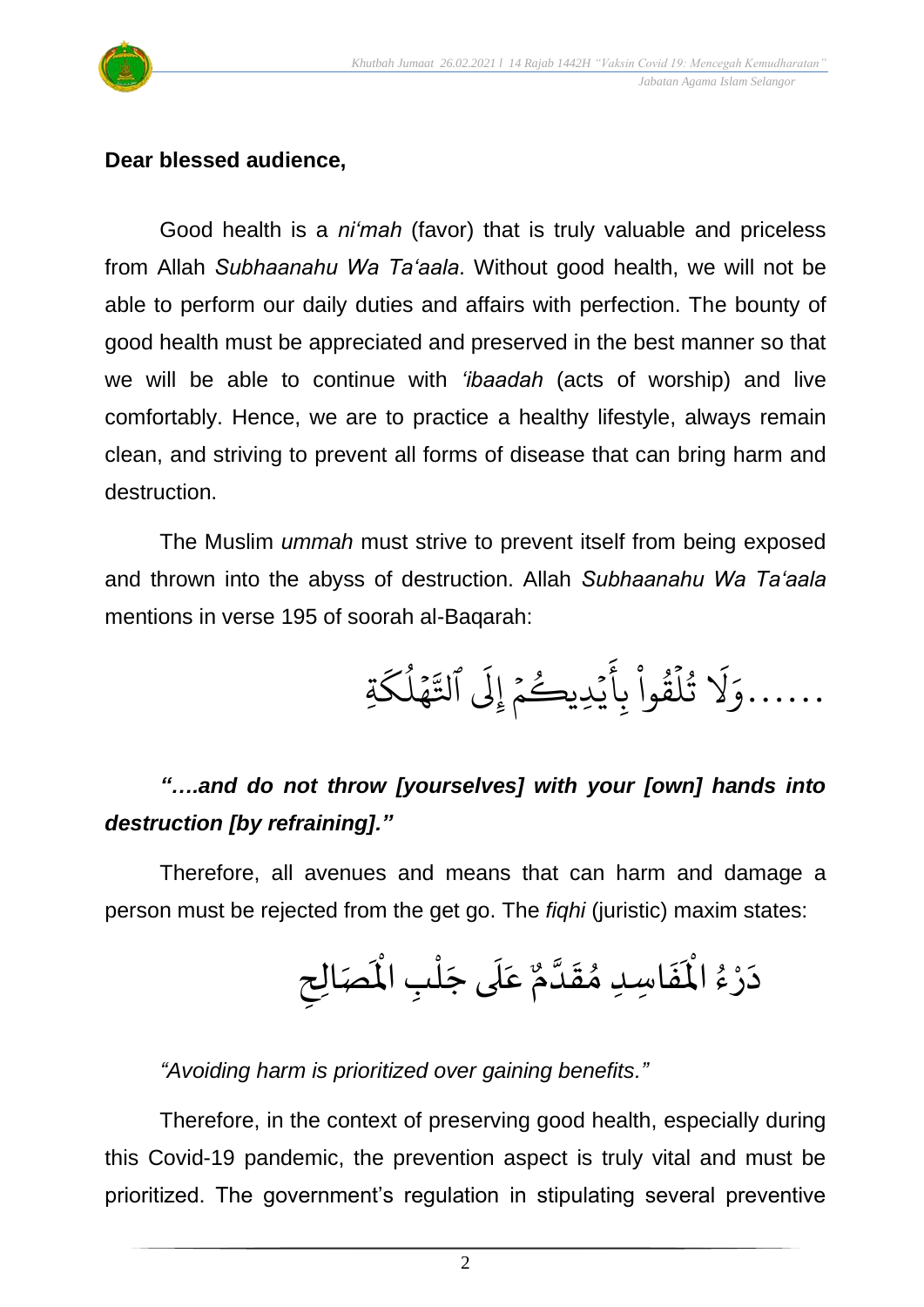

measures such as wearing the face mask, the 1-meter physical distancing, and the latest being the Covid-19 vaccine injection, all must be adhered to by all citizens. This is because the Covid-19 virus can truly inflict harm and destruction in a swift and comprehensive manner.

#### **Beloved audience,**

The government has decided to provide free Covid-19 vaccine injection to all citizens. Such resolution must be accepted for it is a decision that is for the *maslahah* (benefit) and well-being of the people. This is based on another Islamic legal maxim, which states:

> تَصَرُّفُ الْإِمَامِ عَلَى الرَّعِيَّةِ مَنُوْطٌ بِالْمَصْلَحَةِ  $\frac{1}{2}$ ֦֧֦֧֦֧֦֧֦֧֦֧֦֧֦֧֜֜֓֓<br>**֡** ُ  $\ddot{\phantom{0}}$  $\overline{\phantom{a}}$  $\mathbf{r}$ بِالْمَا  $\ddot{\cdot}$  $\frac{1}{\pi}$ مِ عَلَى الرَّعِيَّةِ مَنُوْطٌ ֦֧֝֝<br>**֧** ُ<br>پ∙  $\frac{1}{2}$ ا<br>ا اتا<br>پ  $\frac{1}{1}$ ِ<br>م

*"The actions of an Imaam (leader) is driven by the interest of the community."*

Therefore, this vaccine injection is the most effective and safe prevention in curbing the Covid-19 pandemic, *inshaa Allaah*. Moreover, the vaccines have been verified and ruled as permissible for its usage during the 10<sup>th</sup> Special *Muzakarah* Committee Meeting of the National Council for Islamic Affairs (MKI) that convened on the 3<sup>rd</sup> of December, 2020, which stated, "The Ruling for the Usage of Covid-19 Vaccine is permissible and it is *waajib* (obligatory) for groups that have been identified by the Government of Malaysia."

It must be firmly stated here that rejecting the vaccines in totality is a very irresponsible act that is prohibited by the *Shara'*. It not only harms the individual, but instead it will harm the entire community. This is because if the majority of the society is not protected from the infection of vaccine-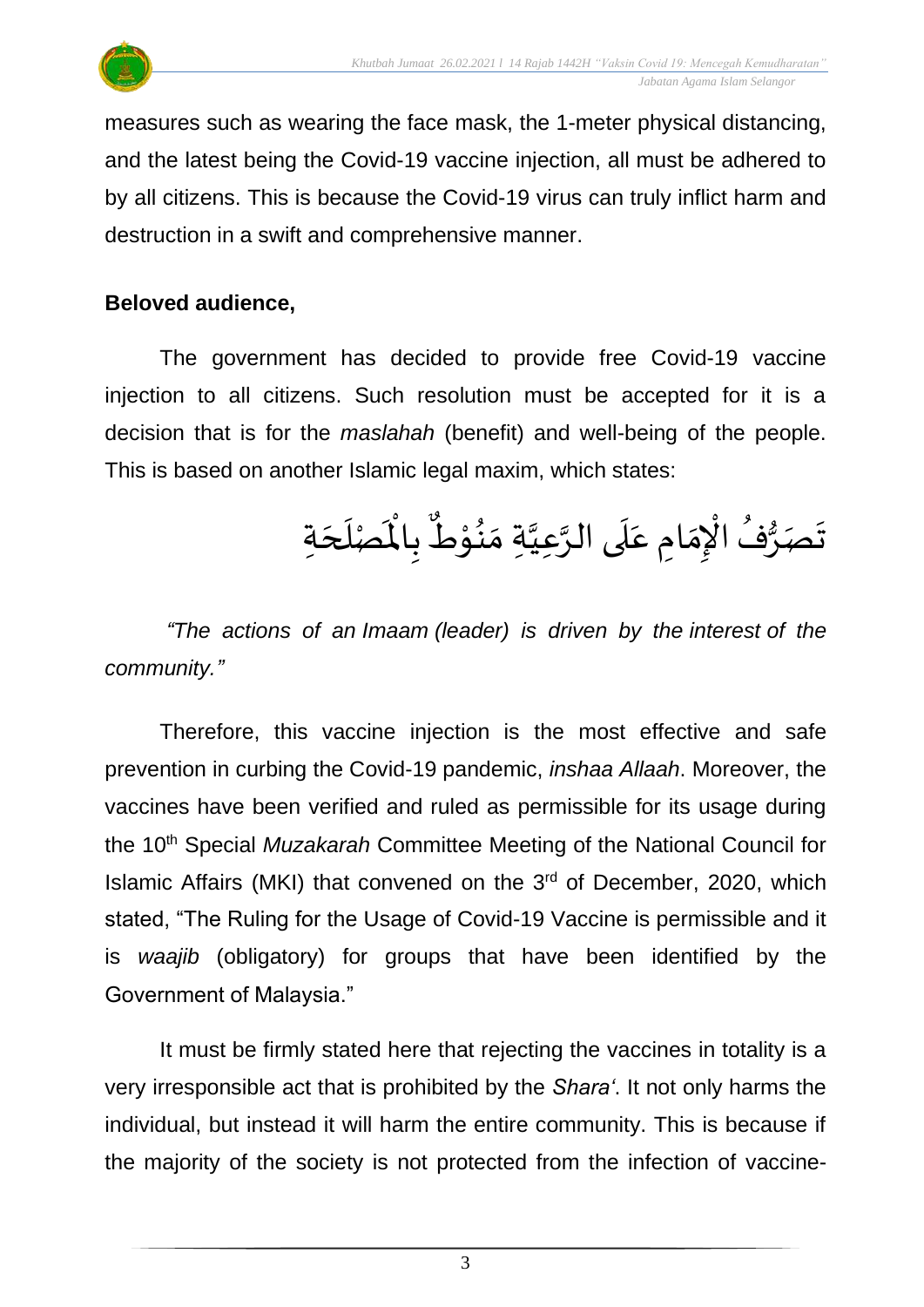

 *Jabatan Agama Islam Selangor*

preventable diseases, then it becomes easy for the virus causing those diseases to find a host that can be infected, hence harming the society.

Therefore, herd immunity should be prioritized and it can only be achieved with high immunization coverage. This coincides with the Islamic principle that prioritizes prevention from any form of harm, as in the juristic maxim:

 $\tilde{\mathbf{r}}$ لَّا ضَرَرَ وَلَا ضِرَارَ ِ<br>م  $\ddot{\phantom{0}}$  $\tilde{\cdot}$ ें:  $\frac{1}{2}$  $\frac{1}{2}$ 

*"Harm shall not be inflicted nor reciprocated."*

In terms of *'aqeedah*, we as Muslims having *imaan* (belief) must have *yaqeen* (certainty) that Allah *Subhaanahu Wa Ta'aala* will provide the medicine and cure to control the spread of all types of illnesses including Covid-19. This is as mentioned in the *hadeeth* of Abu ad-Dardaa', where Rasulullah صلى الله عليه وسلم said:

ً اء َ و َ ء د ٍ ا َ د ل ُ ك ل لَ َ ع َ ج َ و َ اء َ و ا الد َ و َ اء ا الد لَ َ ز ْ ن َ أ هللاَ ا ن إ َ د َ ت َ ف ٍ ام َ ر َ ح ا ب ْ و َ او َ د َ ت َ َّل َ او ْ و َ او

*"Allah has sent down both the disease and the cure, and He has appointed a cure for every disease, so treat yourselves medically, but use nothing unlawful."*

(Abu Dawood)

#### **Dear blessed Muslims,**

After all preventive efforts and supplications (*du'aa*) have been exerted, Islam teaches us to surrender all affairs to Allah *Subhaanahu Wa Ta'aala*, which is *tawakkul* or absolute surrender to Allah. This is the true

4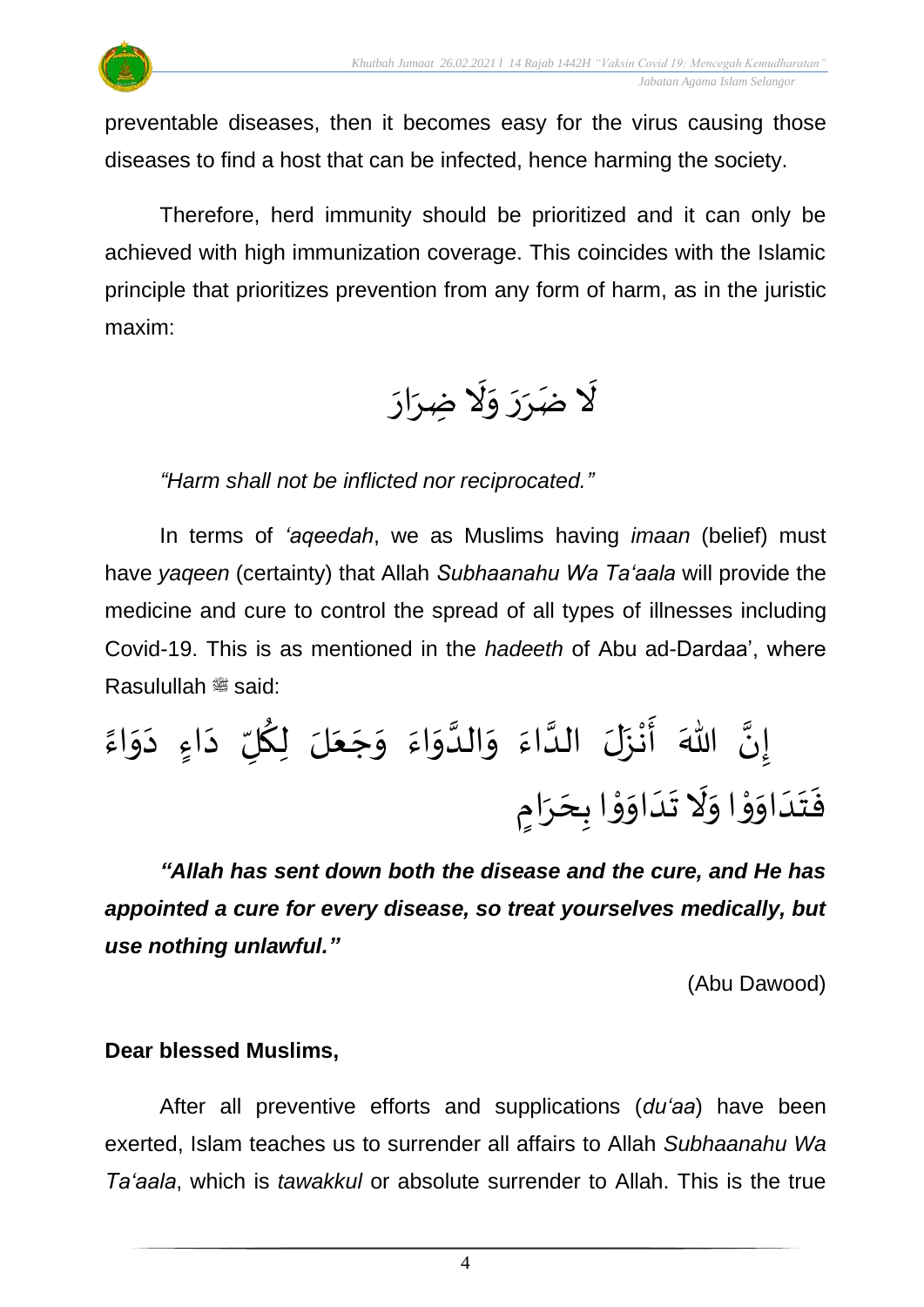$\ddot{\cdot}$ 



creed of a Muslim, whom combines between effort, *du'aa*, as well as *tawakkul* upon Allah in enduring the Covid-19 pandemic. However, if all efforts have been exerted and conformed, and yet we are tested with illness, then it behoove that we have *sabr* (patience), remain tranquil, and pleased with what has been decreed by Allah. Allah *Subhaanahu Wa Ta'aala* mentions in verse 51 of soorah at-Tawbah:

 $\frac{2}{1}$ ىيە<br>ا ء<br>ا وَعَلَى ٱللَّهِ  $\ddot{\cdot}$ ن ى ؚ<br>֡֟ ر<br>1 ل و  $\frac{1}{2}$  $\frac{1}{6}$ ر<br>م  $\frac{1}{2}$ و ا ه و<br>ج  $\ddot{\cdot}$  $\tilde{\mathbf{t}}$ َل ِ<br>پرو<br>( ا ٱّلل بَ َ ت ر<br>سم ا ك  $\frac{1}{6}$ ر<br>م ىد<br>1 َِل إ  $\tilde{1}$ ا  $\ddot{\cdot}$ بز ر<br>د ِصيب ن ي و<br>پ ِ<br>آ ل ل ق ور  $\ddot{\cdot}$ ِ اَلْمُؤْمِنُونَ ُو<br>و ہ<br>\$ و ہ<br>1 ىر<br>س َّك ِ<br>م ۔<br>و  $\ddot{\phantom{0}}$ ت  $\frac{1}{1}$ ي ل ہ<br>1 فَلْيَتَوَكَّلْ الْمُؤْمِنُونَ ۞

*"Say, "Never will we be struck except by what Allah has decreed for us; He is our protector." And upon Allah let the believers rely."*

#### **Respected Muslims,**

To end the sermon today, I would like to conclude:

1. The Muslim *ummah* must have certainty that *ni'mah* and *museebah* (calamity), as well as being healthy and sick, all of these are from Allah *Subhaanahu Wa Ta'aala*.

2. The Muslim *ummah* must always strive and supplicate to be protected and kept away from matters that can inflict harm upon the individual, family, society, and nation.

3. The Muslim *ummah* must observe strict adherence to all of the instructions and advice from the Ministry of Health Malaysia, with regard to vaccine injection and personal hygiene practices, in curbing the Covid-19 outbreak.

ِجِيمِ ِ<br>س ِن الر ا  $\tilde{\xi}$ يْط  $\ddot{\phantom{0}}$ س<br>شه عُوذُ بِاللَّهِ مِنَ الشَّ و<br>په و<br>م ِ<br>ج أ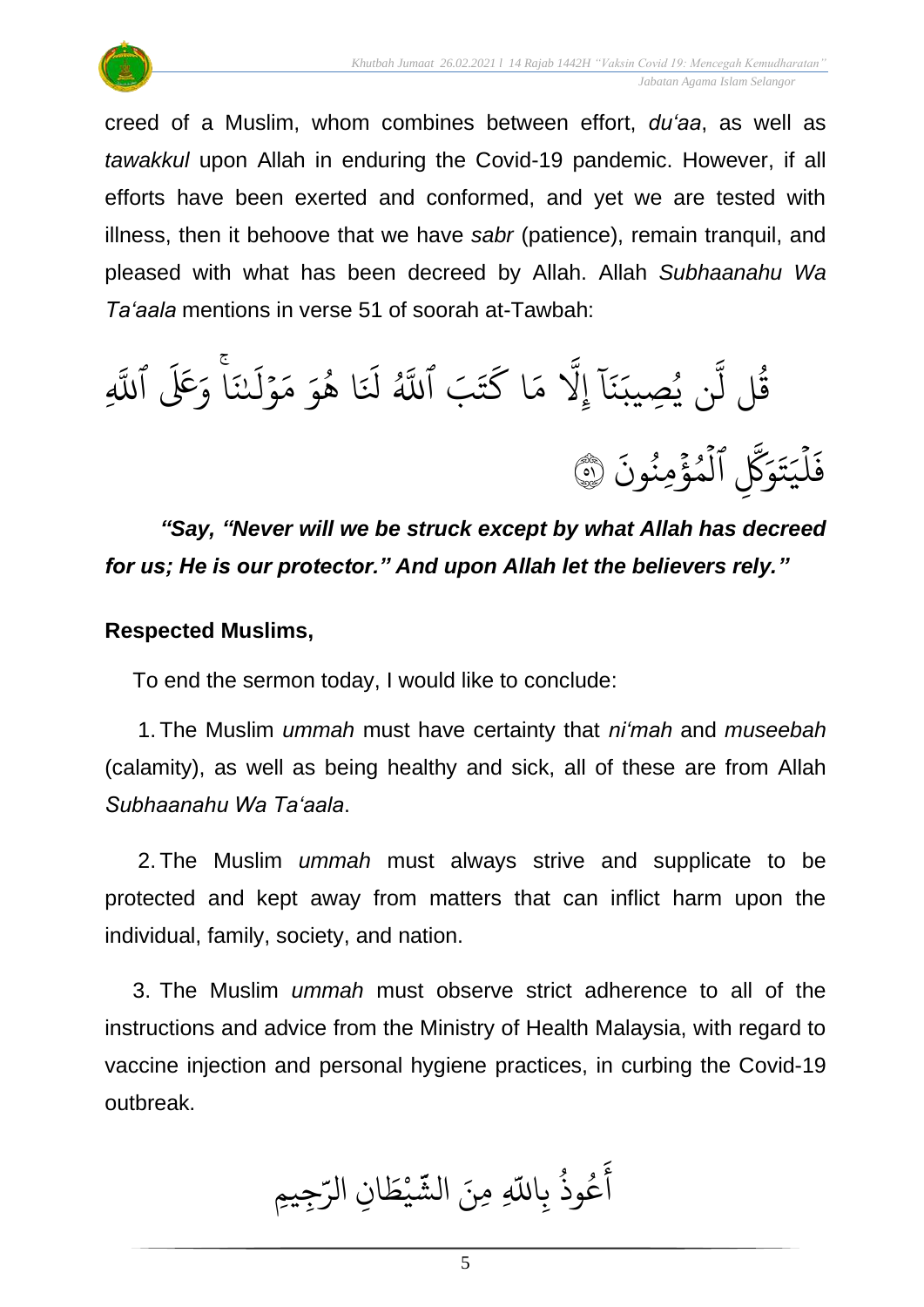



*"Whoever does righteousness - it is for his [own] soul; and whoever does evil [does so] against it. And your Lord is not ever unjust to [His] servant."*

(Fussilat 41:46)

ْ بَارَكَ اللّهُ لِيْ وَلَكُمْ فِي الْقُرْآنِ الْعَظِيْمِ، وَنَفَعَنِيْ وَإِيَّاكُمْ َ  $\ddot{\cdot}$  $\ddot{\phantom{0}}$  $\tilde{\cdot}$ ْ  $\frac{1}{2}$ ֦֧֦֧֦֧֦֧֦֧֦֜֜֜֜֓֓֟֓<br>֧ׅׅׅ֝֜֜֜֜֜֜֜֜֜֜֝֜֜֜֝֜֜֬֟ ْ  $\frac{9}{4}$ ֦֧֦֧֦֧֦֧֦֧֦֧֦֧֜֜֜֜֓֓<br>**֡** ْ <u>ہ</u>  $\tilde{\mathbf{r}}$  $\frac{1}{2}$ ំ<br>,  $\frac{1}{2}$  $\ddot{\phantom{0}}$ ْ <u>ل</u> ن<br>• !<br>-<br>- $\tilde{\cdot}$ بِمَا فِيْهِ مِنَ الآيَاتِ وَالنِّكْرِ الْحَكِيْمِ وَتَقَبَّلَ مِنِّيْ وَمِنْكُمْ ن<br>ا  $\frac{1}{2}$  $\frac{1}{2}$  $\tilde{\cdot}$ ំ<br>រ  $\overline{\phantom{a}}$ ֝֟֝֟֝֝֝<br>֧֝֟֝֜֝֟֓֟֓֟֓֟֓֟֓֟֓֟֓֟֓֟֓֟֓֟֓֟֓֟֓֟֓֟֩֕  $\sum$ ؚ<br>م  $\frac{1}{2}$ ์ $\frac{1}{2}$ ِ<br>پُ  $\ddot{\phantom{0}}$ ំ<br>រ  $\frac{1}{2}$ ْ ِ<br>م ْ  $\tilde{\cdot}$ ْ '<br>י  $\sum$ . ़<br>१ تِلاوَتَهُ، إِنَّهُ هُوَ السَّمِيْعُ الْعَلِيْمُ ْ َ ֦֧֦֧֦֧֦֧֦֧֦֧֦֧֦֧֦֧֜֜֓֓֟֓֟֓<br>**֡** ُ ْ ا<br>ما  $\frac{1}{2}$  $\frac{1}{2}$ و<br>گ لة<br>•  $\frac{1}{2}$ .<br>ر<br>ار  $\frac{1}{2}$  $\frac{1}{2}$  $\sum$ أَقُولُ قَوْلِيْ هَذَا وَأَسْتَغْفِرُ اللّٰهَ الْعَظِيْمَ لِيْ وَلَكُمْ وَلِسَاْئِرِ  $\tilde{\cdot}$ ْ <u>و</u>  $\tilde{\mathbf{r}}$  $\tilde{\cdot}$ ْ إ  $\frac{1}{2}$ ْ َ ֦֧֦֧֦֧֦֧֦֧֦֧֦֧֜֜֜֜֜֓֓<br>֧֝֜֜֜֜֜֜֜֜֜֜֜֜֜֞֟ ∫<br>∕ ِ<br>وف  $\ddot{\phantom{0}}$ ا<br>:<br>:  $\frac{1}{2}$  $\ddot{\cdot}$  $\overline{a}$ ំ<br>, لمح ֦֧֝֝<br>**֧**  $\frac{1}{2}$ ر<br>بو —<br>ع<br>ج

ُ رِبِ<br>لْمُسْلِمَاتِ، فَاسْتَغْفِرُوْهُ إِنَّهُ هُوَ الْغَفُوْرُ الرَّحِيْمُ ْ اتا<br>ا  $\frac{1}{2}$ ْ  $\frac{1}{2}$  $\ddot{\cdot}$ ر<br>ف  $\frac{1}{2}$  $\frac{1}{2}$ و<br>گ ن<br>•<br>•  $\frac{1}{2}$ ُ י<br>י **ء** ِ<br>وفيات  $\ddot{\ }$  $\ddot{\cdot}$  $\frac{1}{2}$ ر۔<br>لْمُسْلِمِيْنَ وَالْمُ  $\frac{1}{2}$  $\ddot{\phantom{0}}$ ់<br>**់** المأ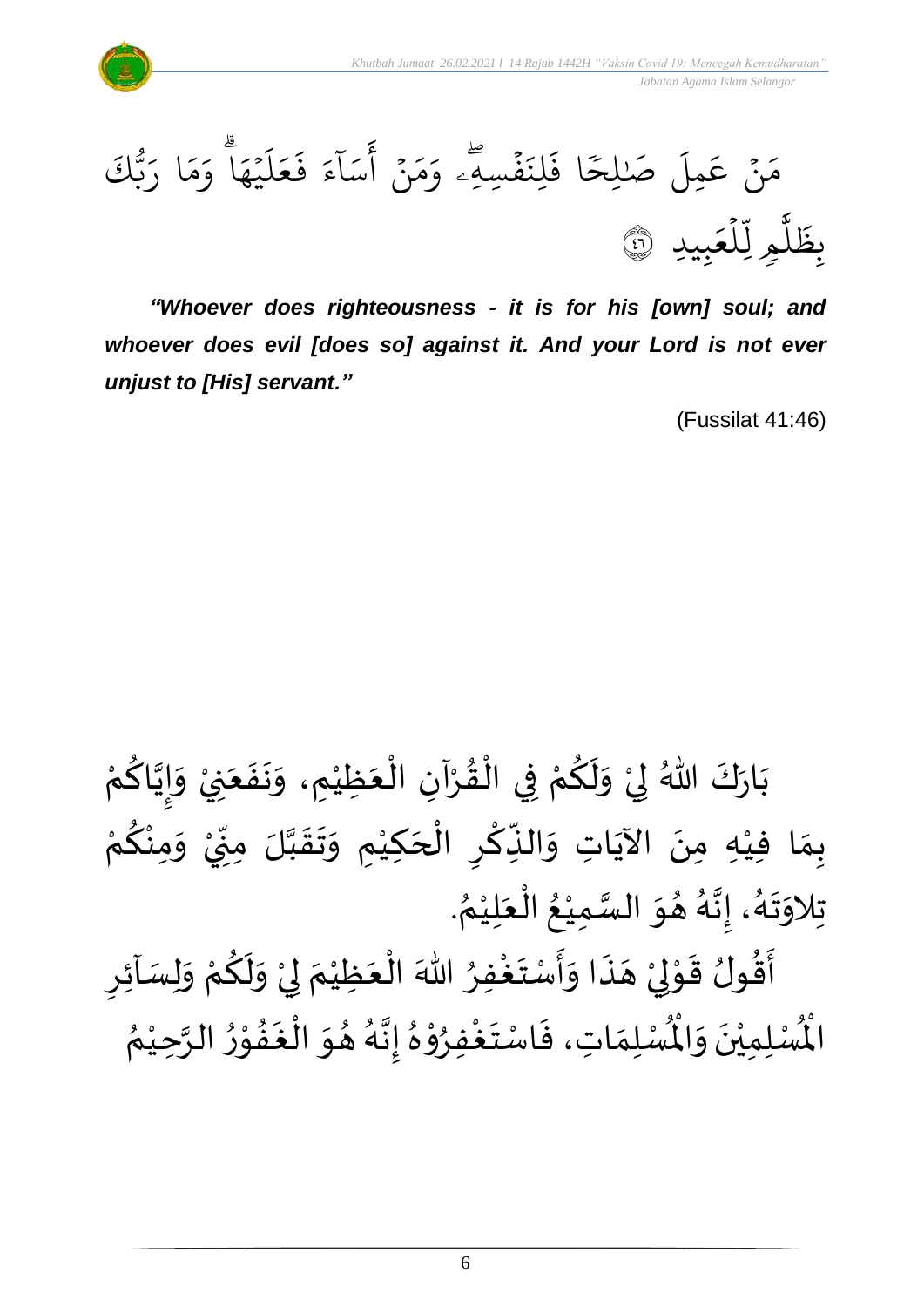

 *Jabatan Agama Islam Selangor*

## **THE SECOND** *KHUTBAH*

للسلمِيْنَ، وَرَزَقَنَا مِنَ الطَّيِّبَاتِ  $\frac{1}{1}$ しんこ  $\frac{1}{2}$ ن<br>ا  $\ddot{\phantom{0}}$ ।<br>◆<br>◆  $\frac{1}{2}$  $\ddot{\cdot}$  $\frac{1}{2}$  $\tilde{\cdot}$  $\ddot{\phantom{0}}$ ់<br>**រ** اَلْحَمْدُلِلَّهِ الَّذِيْ جَعَلَنَا مِنَ الْمُسْلِمِيْنَ، وَرَزَقَنَا مِنَ الطَّيِّبَاتِ.  $\ddot{\phantom{0}}$  $\ddot{\phantom{0}}$ َ<br>الم  $\frac{1}{2}$  $\ddot{\phantom{0}}$ ا<br>ا ان<br>ا و<br>و **ٔ**  $\overline{\phantom{a}}$ ֦֧֦֧֦֧֦֧֦֧֦֧֦֧֜֜֜֜֓֓֟֓֟֓֜֜֜֜֜֜֜<br>**֡**  $\overline{\phantom{a}}$ ا<br>ا أَشْهَدُ أَنْ لَّا إِلَهَ إِلاَّ اللّهُ وَحْدَهُ لاَ شَرِيْكَ لَهُ، وَأَشْهَدُ أَنَّ ْ ر<br>پنج و<br>ا  $\frac{1}{2}$ ْ  $\tilde{\mathbf{z}}$ و<br>م الا ં<br>ત  $\tilde{\cdot}$  $\frac{1}{2}$  $\lambda$  $\frac{1}{2}$ ِ<br>ا  $\tilde{\cdot}$ ا<br>با<br>• -<br>با بر<br>د  $\frac{1}{2}$ ْ  $\frac{1}{2}$  $\frac{1}{2}$ د<br>گ  $\tilde{\mathbf{r}}$ ْ  $\overline{\phantom{a}}$  $\frac{1}{2}$ مُحَمَّدًا عَبْدُهُ وَرَسُوْلُهُ. اَللَّهُمَّ صَلِّ وَسَلِّمْ وَبَارِكْ عَلَى سَبِّدِنَا  $\ddot{\phantom{0}}$  $\frac{1}{1}$  $\frac{1}{2}$ `<br>أ .<br>م ّ<br>وُ  $\ddot{\phantom{0}}$  $\frac{1}{2}$ ៝<br>៝ ์<br>ผู้  $\overline{r}$  $\tilde{\cdot}$ ن<br>م و<br>ر<br>ر ا<br>آ  $\overline{\phantom{a}}$ و<br>گ  $^9$ י<br>י ر<br>م  $\frac{1}{2}$  $\frac{1}{2}$  $\frac{1}{\lambda}$ و<br>و ْ .<br>م ً<br>أ ت<br>م  $\overline{\phantom{a}}$  $\frac{1}{2}$ مُحَمَّدٍ وَعَلَى آلِهِ وَصَحْبِهِ وَمَنْ تَبِعَهُمْ بِإِحْسَانٍ إِلَى يَوْمِ <u>ل</u> تة<br>م  $\overline{\phantom{a}}$  $\frac{1}{2}$  $\mathbf{r}$ ً<br>م  $\tilde{\cdot}$ ֦֧֦ ़<br>-<br>• َ ل  $\frac{1}{2}$ )<br>=<br>= ْ <u>د</u><br>: ْ و<br>ر َ  $\frac{1}{2}$ ْ  $\frac{1}{2}$ ์ $\tilde{\cdot}$ ֦֧<u>֦</u> ْ الدِّيْنِ. أَمَّا بَعْدُ، فَيَا عِبَادَ اللّهِ، اِتَّقُواْ اللَّهَ، أُوصِيكُمْ وَإِيَّايَ ُ<br>مو ن<br>\*  $\ddot{\phantom{0}}$  $\frac{1}{2}$ َ  $\frac{1}{2}$ ٍ<br>'' ំ<br>រ  $\ddot{\phantom{0}}$ تة<br>م  $\frac{1}{2}$  $\sum$ ْ ر<br>م اتا<br>م |<br>-<br>-<br>- $\tilde{\cdot}$ ِ<br>م<br>≸ ِ<br>م ُ<br>پار .  $\ddot{\phantom{0}}$ تقُوْنَ י<br>י  $\frac{1}{2}$ ا<br>این<br>جو ُ<br>مو بِتَقْوَى اللّهِ فَقَدْ فَازَ الْمُ  $\ddot{\phantom{0}}$  $\frac{1}{2}$ ْ  $\frac{1}{2}$  $\frac{1}{2}$  $\frac{1}{2}$ ّ<br>مو  $\ddot{\ }$  $\ddot{\cdot}$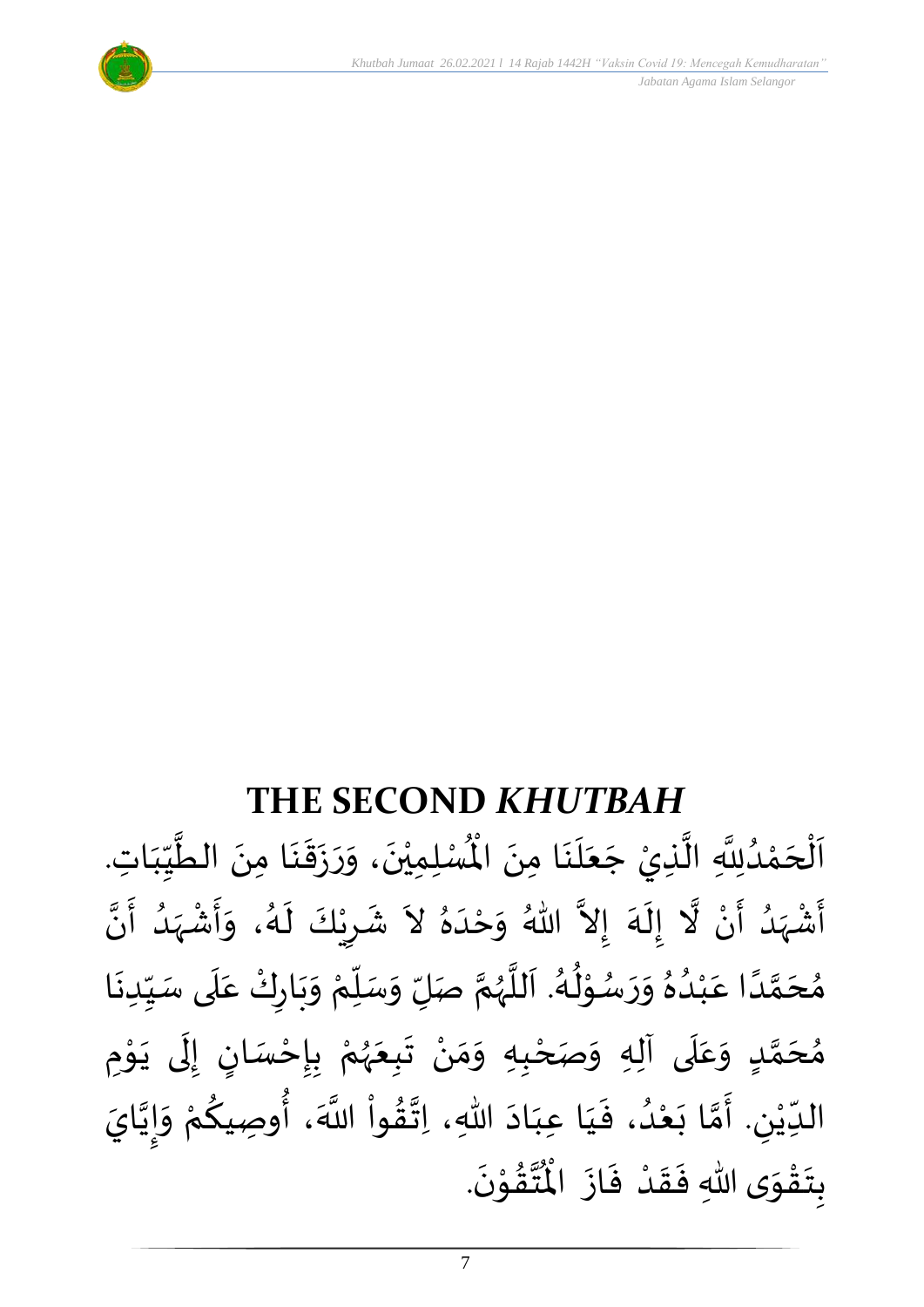



#### **Respected audience,**

Let us unite upon the basis of authentic Islamic *'aqeedah*. The Muslims must remain united at heart in facing atmospheres, perverted ideologies, and threats by the enemies of Islam. The solid unity of the Muslim *ummah* is the foundational strength towards the development of an *ummah* that is dignified, capable, and upright. Let us unite upon the spirit of firm *tawheed*, الله إلا الله عبد affirmative principles within al-Qur'an and al-

*Hadeeth*, as well as the *Qudwah* (exemplary) of Rasulullah  $\ddot{\mathcal{L}}$ .

The high number of Covid-19 cases recorded in Selangor according to statistics truly necessitate strict adherence to the SOP regulated by the government, the SOP released by JAIS in preventing the spread of Covid-19, and exercising self-control in this very difficult situation. Let us increase our *yaqeen* (certainty) in Allah *Subhaanahu Wa Ta'aala*, upholding his Oneness, purifying Him from other deities, as well as making *tawbah* (repentance). Let us ponder upon our wrongdoings in the past, that Allah *Subhaanahu Wa Ta'aala* sends this calamity and pandemic upon us. Let us not get riled up in spewing accusations, slander, or blaming those whom are diligently trying to overcome this severe predicament.

ر<br>ؤم ؚ<br>م  $\mathbf{r}^{\circ}$ ِ<br>لْمُسْلِمَاتِ وَالْمُ  $\tilde{\cdot}$  $\frac{1}{2}$ ِ<br>اَللَّهُمَّ اغْفِرْ لِلْمُسْلِمِيْنَ وَالْمُسْلِمَاتِ وَالْمُؤْمِنِيْنَ وَالْمُؤْمِنَاتِ  $\tilde{\cdot}$  $\ddot{\phantom{0}}$ ់<br>រ ُ<br>አ ់<br>ព្រ ِ<br>و ن<br>م ر<br>ر<br>ر ا<br>آ ً<br>أ  $\ddot{\phantom{0}}$ ់<br>: ُْ نيْنَ وَالْمُ  $\tilde{\cdot}$  $\ddot{\phantom{0}}$ ْ الأَحْيَاءِ مِنْهُمْ وَالأَمْوَات، إِنَّكَ سَمِيْعٌ قَرِيْبٌ مُجِيْبُ الدَّعَوَاتِ َ ֦֧֦֧֦֧֦֧֦֧֦֧֦֧֦֧֦֧֦֧֦֧֦֧<br>**֧** --<br>ع ْ ِ<br>رو ْ  $\frac{1}{2}$ ْ<br>م -<br>इ  $\frac{1}{2}$ ِ<br>م ان<br>ا ُ ٝ<br>ْ  $\frac{1}{2}$ ه<br>**ثا** ي ر ق  $\overline{\phantom{a}}$  $\ddot{\mathbf{r}}$  $\frac{1}{2}$ ، إِنَّكَ سَمِيْعٌ ْ ل<br>•<br>•  $\frac{1}{2}$ وَيَا قَاضِيَ الْحَاجَاتِ. اَللَّهُمَّ إِنَّا نَسْأَلُكَ وَنَتَوَسَّلُ إِلَيْكَ بِنَبِيِّكَ  $\frac{1}{1}$  $\frac{1}{2}$ L<br>:  $\ddot{\phantom{0}}$ <u>ر</u><br>-ْ َ<br>ا  $\frac{1}{2}$ ان<br>ا  $\ddot{\ }$  $\ddot{\phantom{0}}$  $\ddot{\phantom{0}}$ َ<br>ِم ِ<br>مو  $\frac{1}{2}$  $\ddot{\phantom{0}}$ لة<br>•  $\frac{1}{2}$ ن<br>م ر<br>ر<br>ر ا<br>آ َ  $\overline{\phantom{a}}$ ا<br>أ  $\frac{1}{2}$  $\ddot{\tilde{}}$  $\ddot{\phantom{0}}$  $\tilde{ }$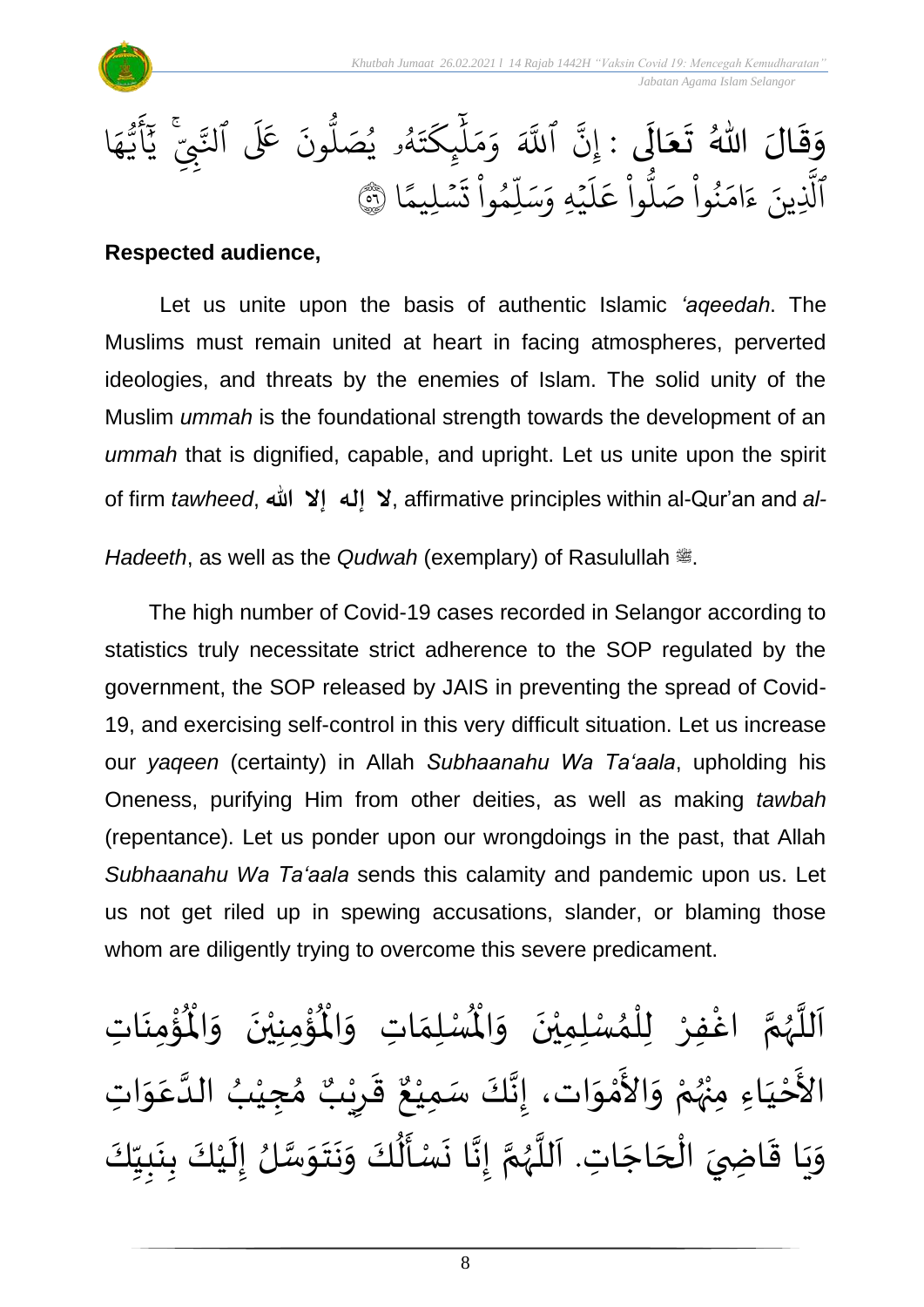

 $\ddot{\cdot}$ الأَمِيْنِ، وَنَسْأَلُكَ بِأَسْمَآئِكَ الْحُسْنَى، وَصِفَاتِكَ الْعُظْمَى، أَنْ  $\frac{1}{2}$  $\ddot{\phantom{0}}$ و<br>م ֦֧֦֧֦֧֦֧֦֧֦֧֧֦֧֧֝֝֓֟֓֓֜֓֓<u>֦֖</u>  $\frac{1}{\lambda}$  $\frac{1}{2}$  $\ddot{\cdot}$ ُمُ<br>ا  $\frac{1}{2}$  $\ddot{\phantom{0}}$  $\frac{1}{2}$ ់<br>( ِ<br>ج ْ الله<br>ما ์ ֦֧֦֧֦֧֦֧֦֧֦֧֦֧֦֧֦֧֦֧֦֧֦֧֝֝֟֓<br>**֧** ,<br>∘ ֦֧֦֧֦֧֦֧֦֧֦֜֜֜֜<br>֧ׅ֦֛ׅ֦֛֝֜֜֜֜֜֜֜֜֜֜֜֜֜֜֜֜֜֜ تَحْفَظَ بِعَيْنِ عِنَايَتِكَ الرَّبَّانِيَّةِ، وَبِحِفْظِ وِقَايَتِكَ الصَّمَدَانِيَّةِ، اتا<br>ا  $\frac{1}{1}$  $\frac{1}{\sqrt{2}}$ ا<br>ما  $\ddot{\phantom{0}}$  $\ddot{\ddot{\cdot}}$ ֦֧֦֧֦֧<u>֦</u>  $\frac{1}{2}$  $\frac{1}{2}$ اتا<br>ا ن<br>م<br>۱ ا<br>په  $\ddot{\phantom{0}}$  $\ddot{\phantom{0}}$ ់<br>**រ** ي  $\frac{1}{2}$ َ ं<br>◆<br>  $\ddot{\phantom{0}}$  $\ddot{\phantom{0}}$ جَلاَلَةَ مَلِكِنَا الْمُعَظَّمِ، سُلْطَان سلاڠُور، سُلْطَان شَرَفُ ِ<br>ا  $\tilde{\phantom{a}}$ ُ<br>م  $\mathbf{r}$  $\ddot{\phantom{0}}$ ់<br>**រ** ر<br>م )<br>ፌ  $\ddot{\phantom{0}}$ ۔<br>أ ر<br>ر<br>ر ا<br>ا  $\frac{1}{2}$ .<br>مو مَلِكِنَا الْمُ .<br>.<br>•  $\frac{1}{2}$ الدِّين ادريس شاه الحاج، ابن المرحوم سُلْطَان صَلاَحُ الدِّين  $\frac{1}{1}$ <sup>ื้</sup> ्<br>र  $\ddot{\phantom{0}}$ ۔<br>ا ر<br>ر<br>ر  $\frac{1}{\sqrt{2}}$ عبد العزيز شاه الحاج. اَللَّهُمَّ أَدِمِ الْعَوْنَ وَالْهِدَايَةَ ا<br>بہ  $\ddot{\phantom{0}}$  $\frac{1}{1}$ ْ ์  $\ddot{\phantom{0}}$ י<br>י  $\frac{1}{2}$ ֦֧<u>֚</u>  $\ddot{\phantom{0}}$ ِ<br>پنج ن<br>م ر<br>ر<br>ر ا<br>ا .<br>آ وَالتَّوْفِيْقَ، وَالصِّحَّةَ وَالسَّلامَةَ مِنْكَ، لِوَلِيِّ عَهْدِ سلاَغُور، )<br>ፌ ٝ<br>ۣ<br>ؙ .<br>م  $\frac{1}{2}$  $\frac{1}{2}$ إ  $\frac{1}{2}$ ْ  $\ddot{\cdot}$  $\frac{1}{2}$ ا<br>اس  $\tilde{\cdot}$  $\ddot{\phantom{0}}$ ة<br>م  $\frac{1}{2}$  $\ddot{\phantom{0}}$ ់<br>រ ់<br>់ لة<br>\*\*  $\frac{1}{2}$ تغكو أمِير شَاه، اِبْنِ السُّلْطَان شَرَفُ الدِّين ادريس شاه بر<br>ما ُ  $\ddot{\phantom{0}}$  $\ddot{\phantom{0}}$ ់<br>(  $\frac{3}{2}$ ْ  $\ddot{\phantom{0}}$ ِ<br>پنج الحاج، فِي أَمْنٍ وَصَلاَحٍ وَعَافِيَةٍ بِمَنَّكَ وَكَرَمِكَ يَا ذَاالْجَلالِ  $\ddot{\phantom{0}}$ َ  $\frac{1}{2}$  $\frac{1}{2}$  $\frac{1}{2}$  $\frac{1}{2}$  $\frac{1}{2}$ َ .<br>م  $\frac{1}{2}$ **∣** َ  $\frac{1}{2}$ <u>لي</u> ់<br>ត  $\frac{1}{2}$  $\overline{\phantom{a}}$ ْ  $\ddot{\ddot{\cdot}}$ وَالإِكْرَامِ. اَللَّهُمَّ أَطِلْ عُمْرَهُمَا، مُصْلِحَيْنِ لِلْمُوَظَّفِيْنَ وَالرَّعِيَّةِ ات<br>ا ان<br>ا  $\tilde{\cdot}$  $\ddot{\phantom{0}}$ ់<br>ព ا<br>الم  $\frac{1}{2}$ ๋<br>ለ ់<br>( ْ ي  $\overline{\phantom{a}}$  $\frac{1}{2}$  $\frac{1}{2}$  $\frac{1}{2}$ ْ بر<br>م  $\frac{1}{2}$ ا<br>مح ر<br>ر<br>ر ا<br>آ ا<br>أ  $\ddot{\phantom{0}}$ ٔ<br>م  $\frac{1}{2}$ وَالْبِلاَدِ، وَبِلّغْ مَقَاصِدَهُمَا لِطَرِيقِ الْهُدَى وَالرَّشَادِ. ्<br>रू  $\tilde{\cdot}$  $\frac{1}{1}$ ر<br>ر<br>ر ْ Ï  $\overline{\phantom{a}}$  $\ddot{\phantom{0}}$  $\frac{1}{2}$  $\frac{1}{2}$ َ  $\frac{1}{2}$  $\frac{1}{2}$ <u>់</u>  $\frac{1}{1}$  $\overline{r}$  $\frac{1}{2}$  $\sim$ ֦֧֦֧֦֧֦֧֦֧֦֜֜֜֜֓֓֟֓<br>֧ׅׅ֝֜֜֜֜֜֜֜֜֜֜֜֜֜֜֝֜֜֬֟  $\frac{1}{2}$ 

O Allah, You are the Lord that is All Mighty, we are grateful to You for having bestowed upon us *rahmah* and blessings upon this state that continues to prosper and progress, and that its residents remain united, under the auspices and leadership of our Ruler as the Head of Islamic affairs in this state.

O Allah, protect us from calamities and pandemic such as Covid-19.

ن<br>م اَللَّهُمَّ يَا دَافِعَ الْبَلَاءِ، اِدْفَعْ عَنَّا هَذَا الْوَبَاءَ وَالْبَلَاءِ وَالْمَرَضَ و<br>ر ا<br>آ ً<br>آ يَا دَافِعَ الْبَلَاءِ، اِدْفَعْ عَنَّا هَذَا الْوَبَاءَ وَالْبَلَاءِ وَالْمُ  $\tilde{\cdot}$ ً<br>ن  $\frac{1}{1}$ ْ  $\tilde{\cdot}$  $\frac{1}{2}$  $\ddot{\phantom{0}}$  $\frac{1}{2}$ ْ  $\ddot{\phantom{0}}$  $\overline{\phantom{a}}$ اتا<br>ج .<br>م ֦֧<u>֦</u>  $\ddot{\cdot}$ ْ َ<br>ا َ ֦֧֦֧֦֧֦֧֦֧֦֜֜֜֜֓֓֟֓<br>֧ׅׅ֝֜֜֜֜֜֜֜֜֜֜֜֬֜֜֜֜֬֟  $\ddot{\phantom{0}}$  $\sim$  $\ddot{\phantom{0}}$ ى<br>وَالْشَّدَائِدَ وَالْمِحَنَ، بِلُطْفِكَ يَا لَطِيْفُ إِنَّكَ عَلَى كُلِّ شَىْءٍ **∶** ْ ์ $\frac{1}{2}$ ُ َ<br>آ .<br>م اله<br>بان<br>با  $\frac{1}{2}$ ُ  $\tilde{\mathbf{r}}$  $\ddot{\phantom{0}}$ ֦֧֦֧֦֧֦֧֦֧֦֧֦֧֦֧֦֧֦֧֦֟֓֓֟֓<br>**֧** ٍ<br>ا <u>ر</u><br>- $\ddot{\phantom{0}}$  $\overline{\phantom{a}}$ )<br>°  $\frac{1}{2}$ َ َ نه<br>په  $\frac{1}{2}$ . و<br>م وَبِالْإِجَابَةِ جَدِيْرٌ ٝ<br>ؙ  $\overline{\phantom{a}}$  $\ddot{\phantom{0}}$  $\ddot{\phantom{0}}$ ֦֧֦֧֦֧֦֧֦֧֦֧֦֧֜֜֜֓֓֓<br>֧֝֜֜֜֜֜֜֜֜֟֓֬֓֟ ر<br>م  $\frac{1}{2}$ و<br>م قَدِيْرٌ ٝ<br>ؙ  $\frac{1}{2}$